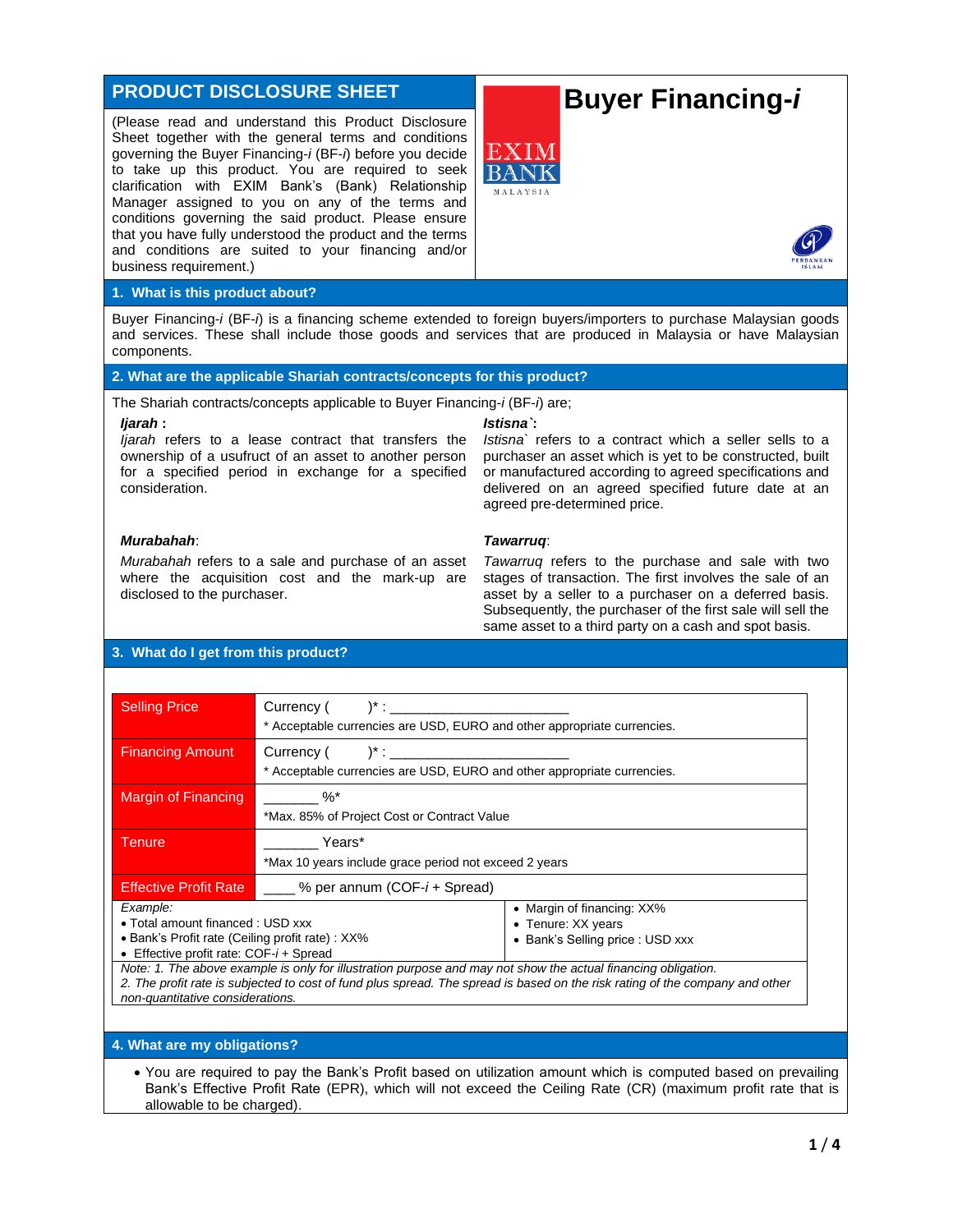- Under the variable rate financing concept, the Bank shall grant *ibra'* on the difference between the amount of profit calculated based on the CR and the amount of profit based on the EPR.
- You are required to make a full settlement for the outstanding profit payment and principal portion of the Bank's Sale Price upon maturity of the facility and based on the payment schedule provided or notified by the Bank from time to time.
- You are also required to provide additional security as and when required by the Bank from time to time.

## **5. What are the fees and charges I have to pay?**

| No. | <b>Type of Fees and Charges</b>                                                                                                                                                                                                                                                | Quantum                                                                                                                                                     |
|-----|--------------------------------------------------------------------------------------------------------------------------------------------------------------------------------------------------------------------------------------------------------------------------------|-------------------------------------------------------------------------------------------------------------------------------------------------------------|
| 1.  | Processing Fee                                                                                                                                                                                                                                                                 | Processing fee of 1.0%* of the<br>financing amount.<br>$(*)$<br>subject<br>to<br>Terms<br>and<br>Conditions. Not applicable<br>to<br><b>SME<sub>s</sub></b> |
| 2.  | <b>Stamp Duty</b>                                                                                                                                                                                                                                                              | As per the Stamp Act 1949 in<br>Malaysia<br>and/or<br>stamping<br>requirement in other jurisdiction (if<br>applicable).                                     |
| 3.  | <b>SWIFT Charges</b>                                                                                                                                                                                                                                                           | <b>RM70</b>                                                                                                                                                 |
| 4.  | <b>Audit Confirmation Fee</b>                                                                                                                                                                                                                                                  | <b>RM100</b>                                                                                                                                                |
| 5.  | Redemption Letter/Statement Fee                                                                                                                                                                                                                                                | RM50 (SME Customer)                                                                                                                                         |
| 6.  | Letter of Support Fee                                                                                                                                                                                                                                                          | RM100 (SME Customer)                                                                                                                                        |
| 7.  | Legal Fee                                                                                                                                                                                                                                                                      | As charged by Lawyer                                                                                                                                        |
| 8.  | Postage / Delivery Charges<br><b>Local Party</b><br>Normal Mail<br>$\bullet$<br><b>Registered Mail</b><br>$\bullet$<br>Courier / Hand delivery<br>$\bullet$<br><b>Foreign Party</b><br>Normal Mail<br>$\bullet$<br><b>Registered Mail</b><br>$\bullet$<br>Courier<br>$\bullet$ | Min.RM3<br>Min.RM6<br>Min.RM7<br>Min.RM4<br>Min.RM8<br>Min.RM50 - varies on location                                                                        |
| 9.  | <b>Brokerage Fee</b><br>Note:<br>The fee is only applicable for Tawarruq based products in<br>facilitating buying and selling of commodities at the Commodity<br>Trading Platform.                                                                                             | Up to RM15 or 15 per one million<br>based on currency for each<br>Tawarrug transaction.                                                                     |
| 10. | Variation of Facility Terms and Condition                                                                                                                                                                                                                                      | Min.RM300 (Not applicable to<br>SME customer)                                                                                                               |

Please request from your Relationship Manager for the Bank's Standard Fees and Charges on Islamic Products and Services. If there are any changes in fees and charges that are applicable to your facility, the Bank will notify you at least 21 calendar days prior to the effective date of implementation.

**6. What if I fail to fulfill my obligation?**

We shall charge you a compensation for late payment:

#### **Before Maturity**

Bank's actual loss or up to one percent (1%) per annum:-

i.on instalment in arrears during the Tenure of the Facility; or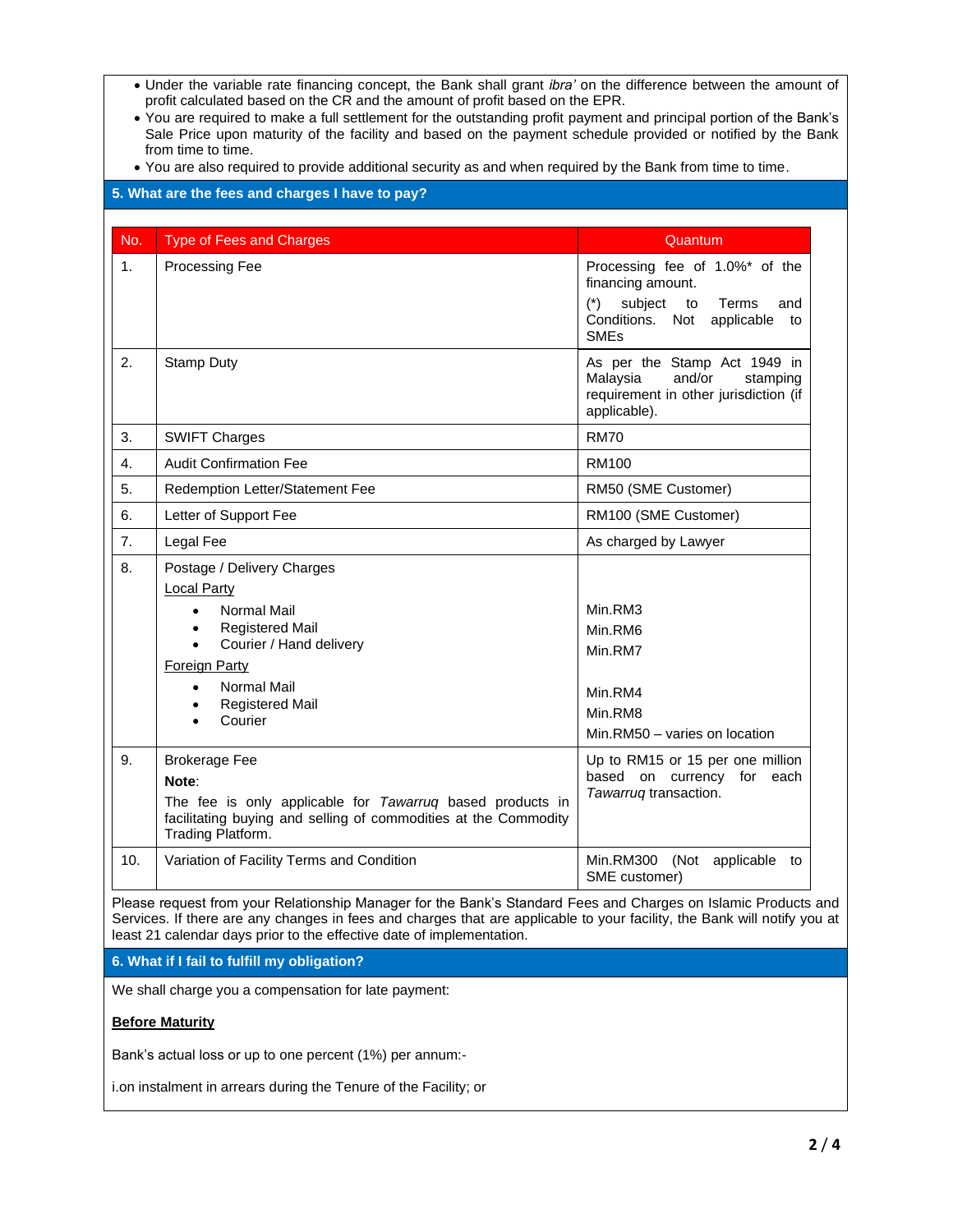Formula: Instalment(s) in arrears x up to 1% x No. of overdue day(s)/ \*365

ii.on the outstanding balance in the event of default causing the entire Facility to be recalled or brought to court for judgement prior to maturity;

Formula: \*\*Outstanding Balance x up to 1% x No. of overdue day(s)/ \*365

# **After Maturity/ Post Judgement**

Bank's actual loss or up to Islamic Interbank Money Market ("IIMM") rate or any other rate specified by Bank Negara Malaysia:-

i.on the outstanding balance beyond the maturity period of the financing; or

Formula: \*\*Outstanding Balance x Prevailing IIMM% x No. of overdue day(s)/\*365

ii.on the outstanding balance after the judgement notwithstanding the maturity of the Facility.

Formula: \*\*\*Judgement Sum x Prevailing IIMM% x No. of overdue day(s)/ \*365

The Compensation for Late Payment shall not be compounded.

**Note**: \*May change subject to currency of the financing

\*\*Outstanding Balance = Outstanding Cost + Accrued Profit

\*\*\*Judgement Sum is equivalent to Outstanding Balance

# **7. What if I fully settled the financing before its maturity?**

We shall grant rebate (*Ibra'*) on:

- On profit for the difference between profit at CR per annum and the EPR;
- On the Cost (Bank's Purchase Price) and the appropriate profit thereon in case that the Facility is not fully disbursed after expiry of the Availability Period; and
- On the profit for early settlement of the Bank's Sale Price or due to termination of the Facility, restructuring exercise. In the event of default, cancellation, redemption, prepayment before the maturity date.

*Ibra'* (rebate) formula for early settlement = Deferred Profit + Actual *Ibra'* due to fluctuation of EPR (if any) – early settlement charges (if any)

Settlement Amount = Outstanding Selling Price + Instalments Due + Compensation for Late Payment / *Ta'widh* (if any) – *Ibra'* 

# **8. Do I need takaful coverage?**

You may be required to assign the takaful certificate inclusive of all project rights and benefits to us as one of the collaterals accepted by us.

# **9. What are the major risks?**

- Our Effective Profit Rate may subject to fluctuation during the financing tenure. However, the rate shall not exceed the Ceiling Profit Rate.
- Legal action will be instituted against you to recover the indebtedness which includes among others, obtaining judgment and enforcement of judgment such as writ of seizure and sale, garnishee, winding up and bankruptcy action.
- Any non-payment of the Bank's indebtedness under financing facility would also have an adverse record on your credit rating.

#### **10. What do I need to do if there are changes to my contact details?**

- a) It is important that you inform the Bank of any changes to your contact details to ensure that all correspondences reach you in a timely manner.
- b) You may inform the Bank such changes via various channels of communication such as the website or call centre at 03-2601 2000.